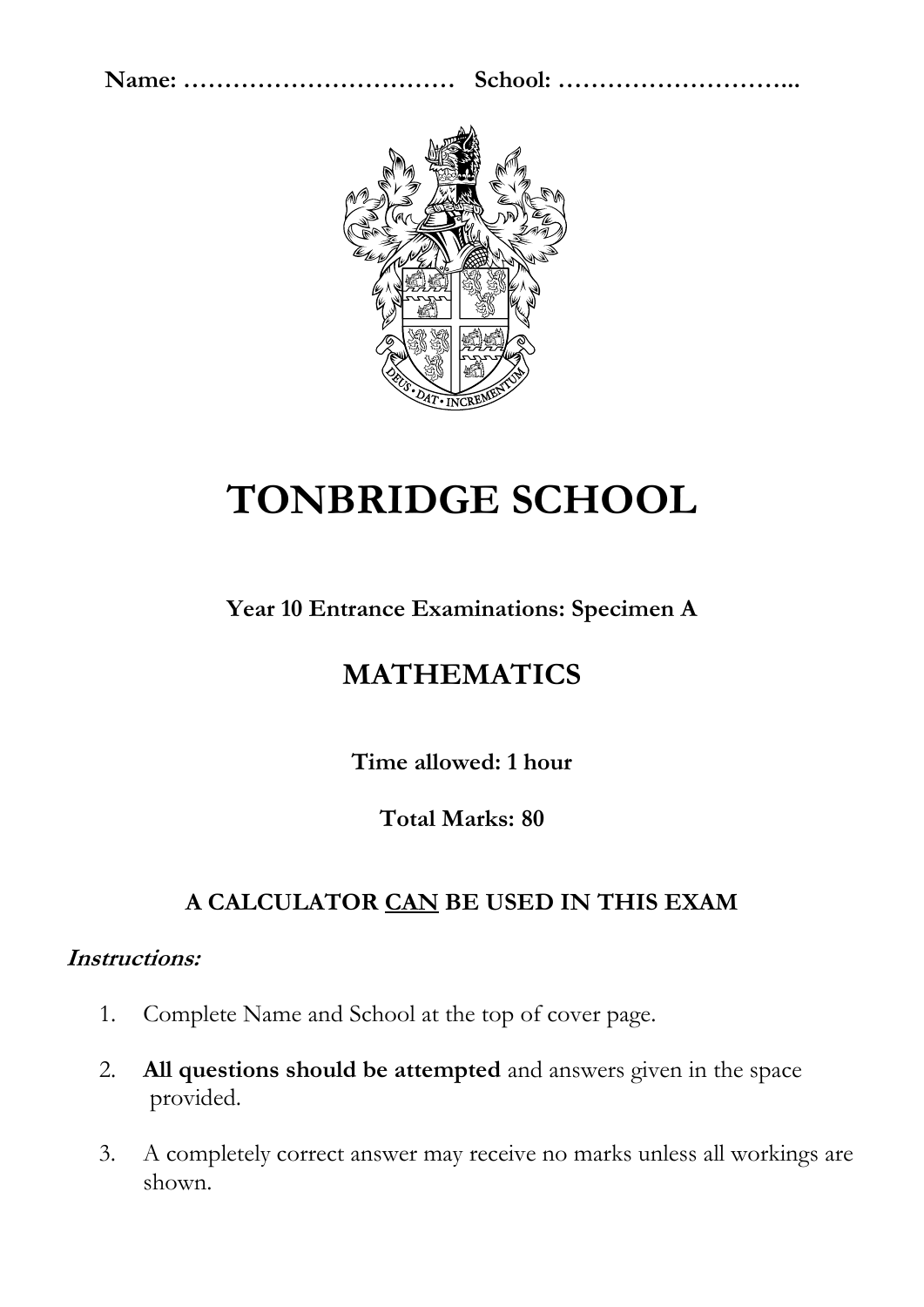1. Expand and **fully** simplify the following:

a)  $3(6 - 2x)$ 

Answer: …………………………….. [2]

b)  $(4x - 1)(2x + 5)$ 

Answer: …………………………….. [3]

c)  $(a + b) (3a - 4b)$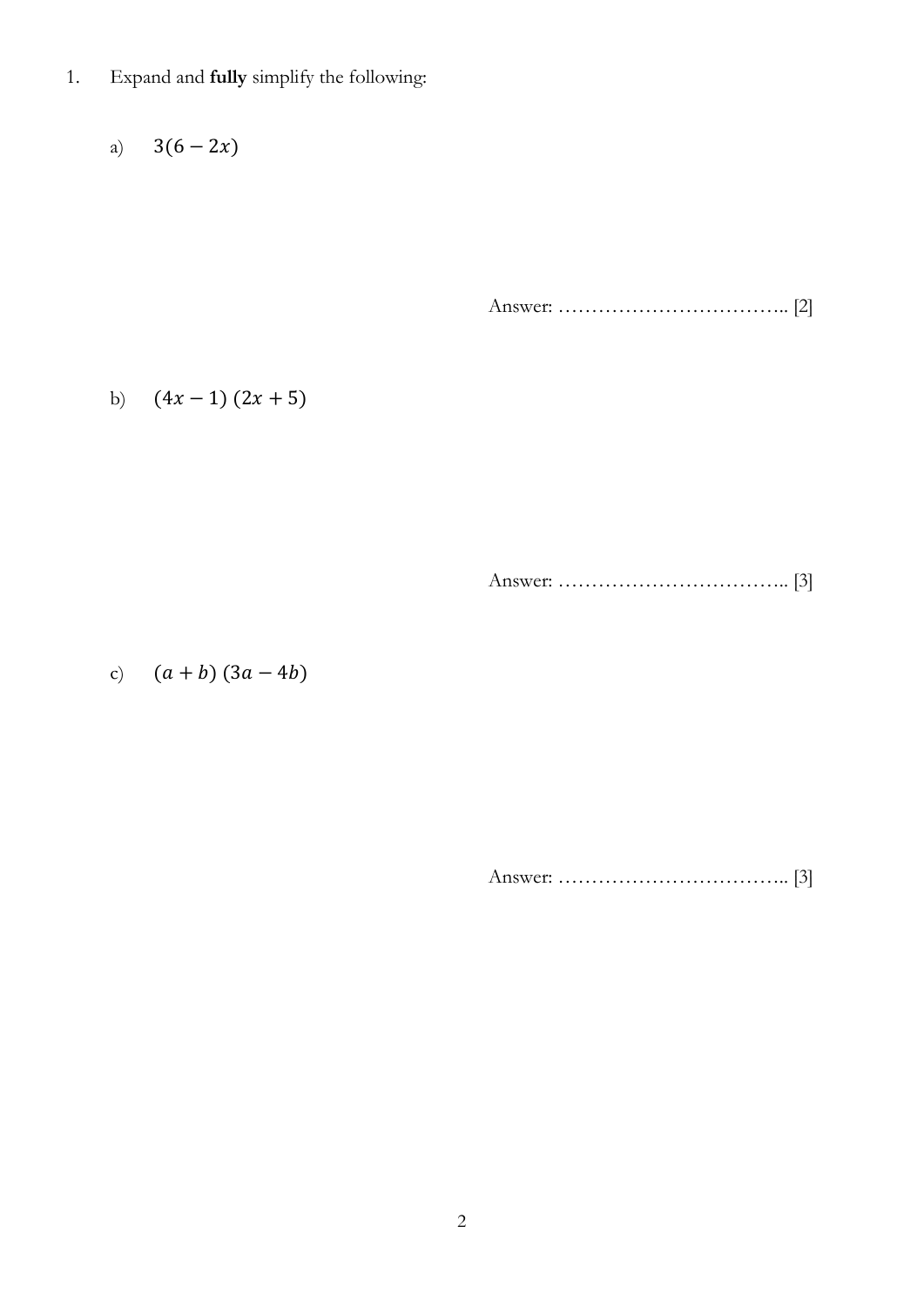- 2. Solve the following equations:
	- a)  $8(y-3) = 20$

Answer: …………………………….. [2]

b) 
$$
2x - 8(x - 3) = 1
$$

Answer: …………………………….. [3]

c) 
$$
16 = \frac{36}{y}
$$

Answer: …………………………….. [2]

$$
d) \quad \frac{2}{x-2} = 7
$$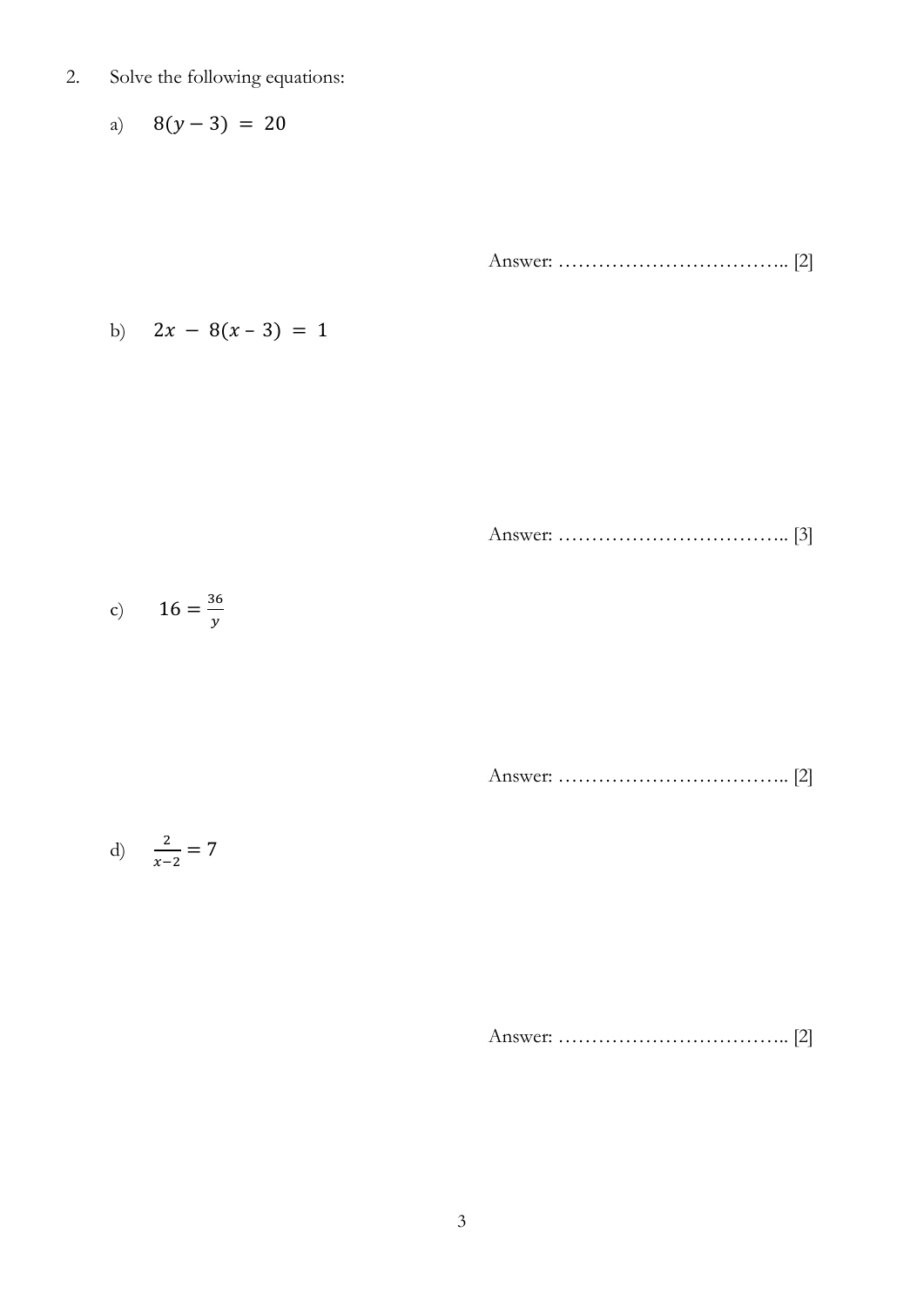$$
e) \qquad \frac{2x-1}{3} = \frac{x}{8}
$$

Answer: …………………………….. [3]

f) 
$$
\frac{6}{x-1} = \frac{5}{x+4}
$$

Answer: …………………………….. [3]

$$
g) \quad \frac{2x-1}{4} - \frac{x+1}{5} = 2
$$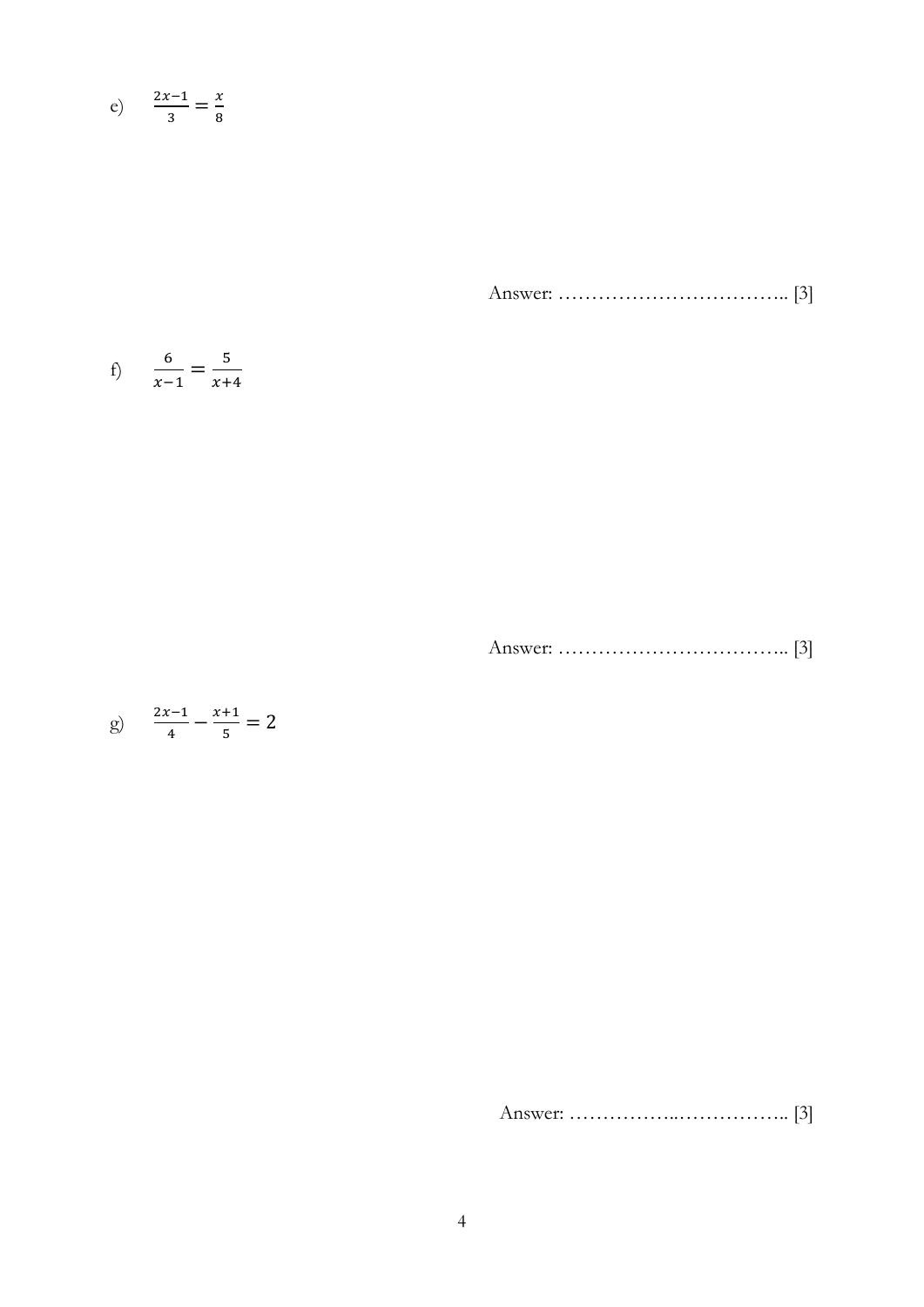- 3. Triangle *ABC* has an angle equal to 90° at *C*, length of side *AC* equal to 6cm and an angle at A equal to 30°
	- a) Draw a diagram, with appropriate labels and showing all the above information. The diagram does **not** need to be drawn with accurate lengths.

b) Calculate the length of side  $AB$ , giving answer to 3 significant figures.

Answer: …………………………….. [2]

c) Use Pythagoras' Theorem to calculate the length of side  $BC$ , giving your answer to 3 significant figures.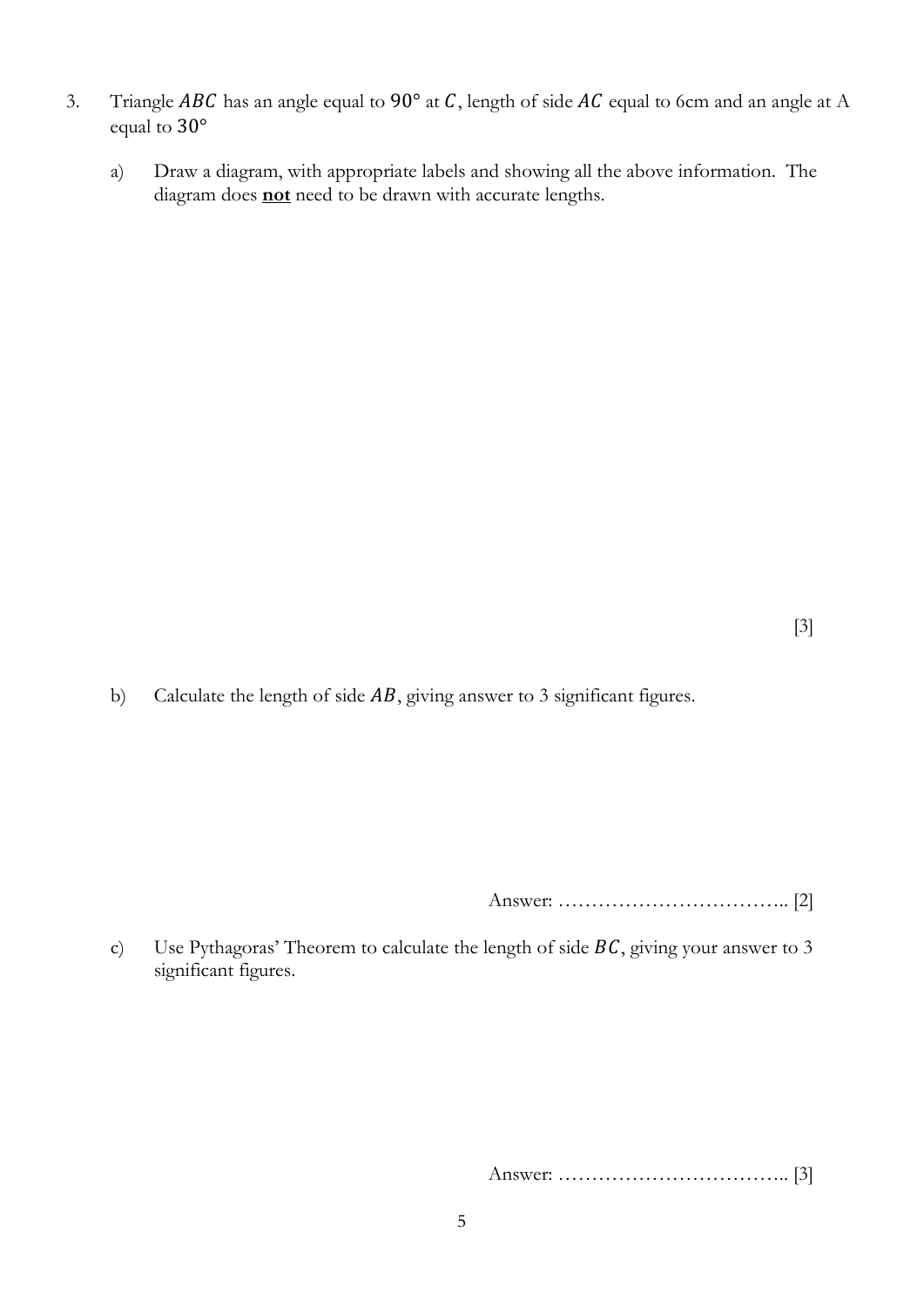- 4. A line, **L**, passes through the points (6,0) and (−2, −4).
	- a) **By first drawing a set of axes**, illustrate the line, **L**, on a graph.

[3]

b) Calculate the gradient of **L**.

Answer: …………………………….. [2]

c) Determine the equation of **L**.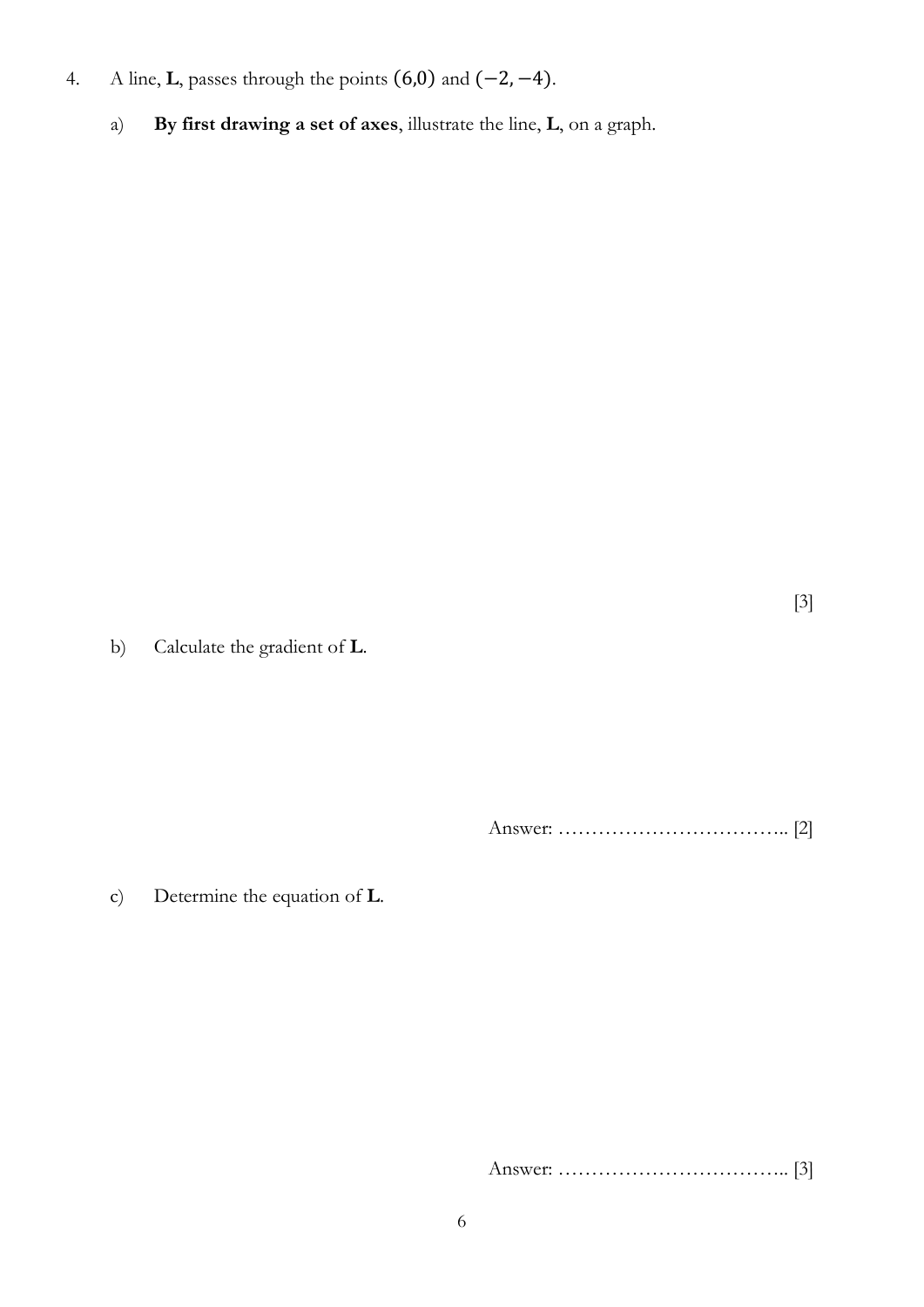5. The following graph is to be drawn:

$$
y = 2x^2 - 3x + 1
$$

a) Complete the table:

| $\mathcal{X}$ | $-2$ $-1$ $-1$ | $\begin{array}{ccc} & 1 & \end{array}$ | 2 | $\mathcal{L}$ |
|---------------|----------------|----------------------------------------|---|---------------|
|               |                |                                        |   |               |

[3]

b) **By first drawing a set of axes**, then plotting appropriate points based on the information in the above table, draw the graph for the values  $-2 \le x \le 3$ .

[3]

c) **Using your graph**, **estimate** the solutions of the equation:

$$
2x^2 - 3x + 1 = 2
$$

Answers: …………… and ……………….. [2]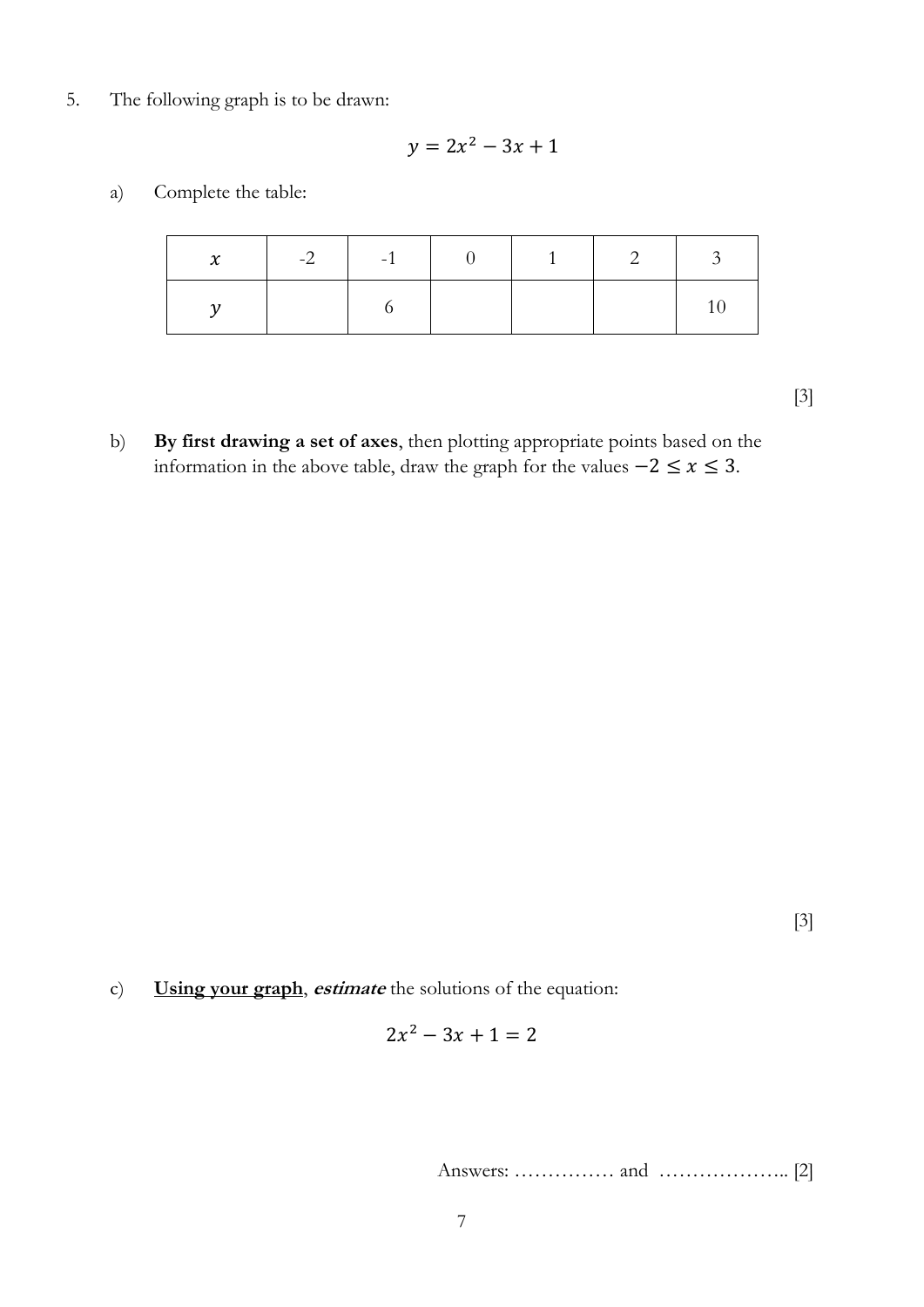6. **Fully** simply the following:

a)  $3x^3$  x  $3y^3$ Answer: ………………………. [2] b) 18 6  $6y^3$ 

Answer: ………………………. [2]

c)  $(8a^2b^6)^2$ 

Answer: ………………………. [2]

d) A formula is given as  $v = 72\sqrt{T + 273}$ . Calculate the value of *T* when  $v = 1200$ .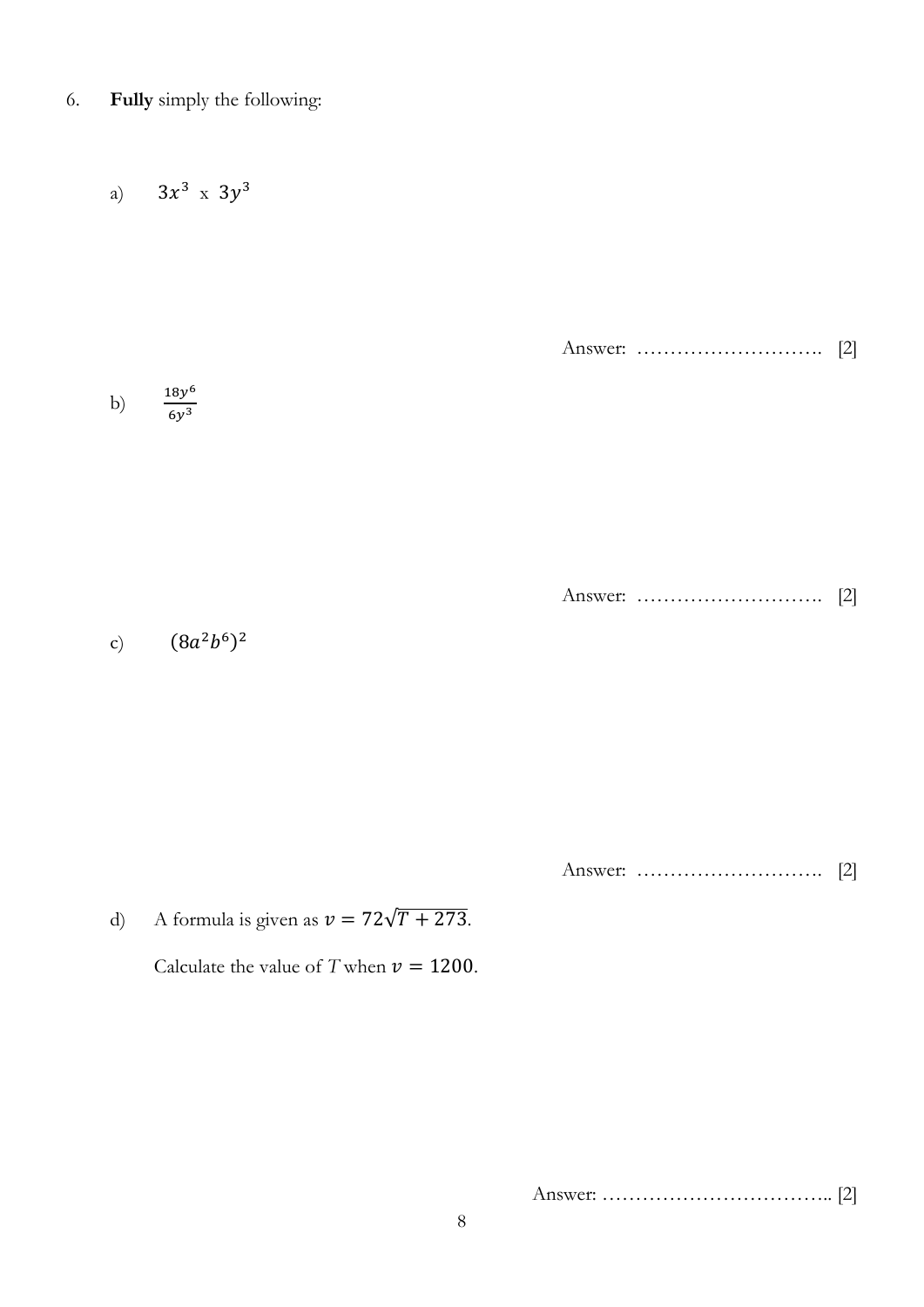7. (a) A man is 32 years older than his son. Ten years ago he was three times as old as his son was then. By forming an appropriate equation, or equations, find and list the age of each.

Answer: ………………………….…………….. [3]

(b) A bus is travelling with 52 passengers. When it arrives at a stop, *x* get off and 4 get on. At the next stop one third of the passengers get off and then 3 get on. There are now 25 passengers. Find *x*.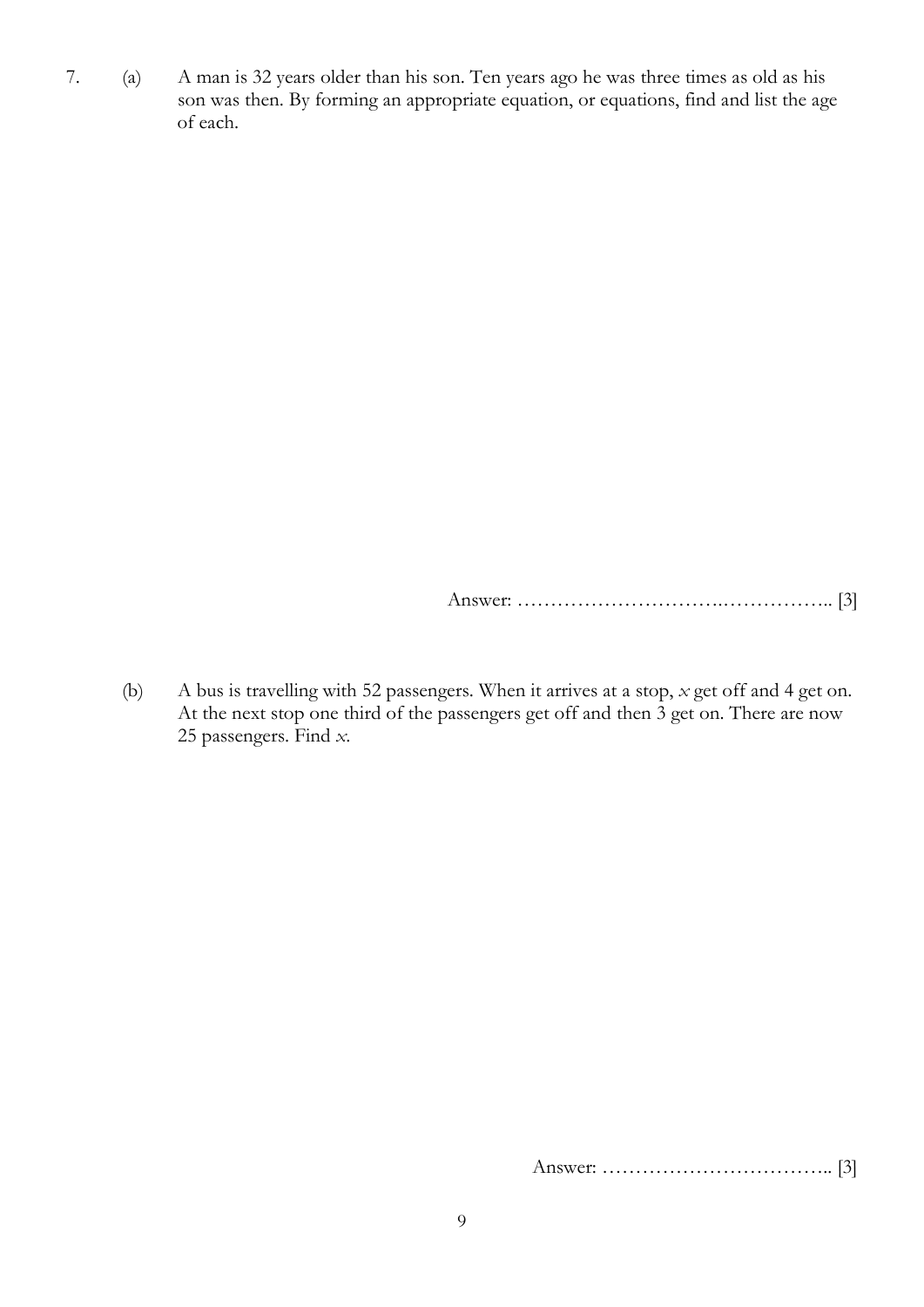8. (a) By first adding the three equations together, or otherwise, solve the equations:

$$
3a+b+c=5
$$
  

$$
a+3b+c=-2
$$
  

$$
a+b+3c=7
$$

Answer: …………………………….. [3]

(b) Solve the equations:

$$
3a+b+c+d = 4
$$
  
\n
$$
a+3b+c+d = -2
$$
  
\n
$$
a+b+3c+d = 10
$$
  
\n
$$
a+b+c+3d = 0
$$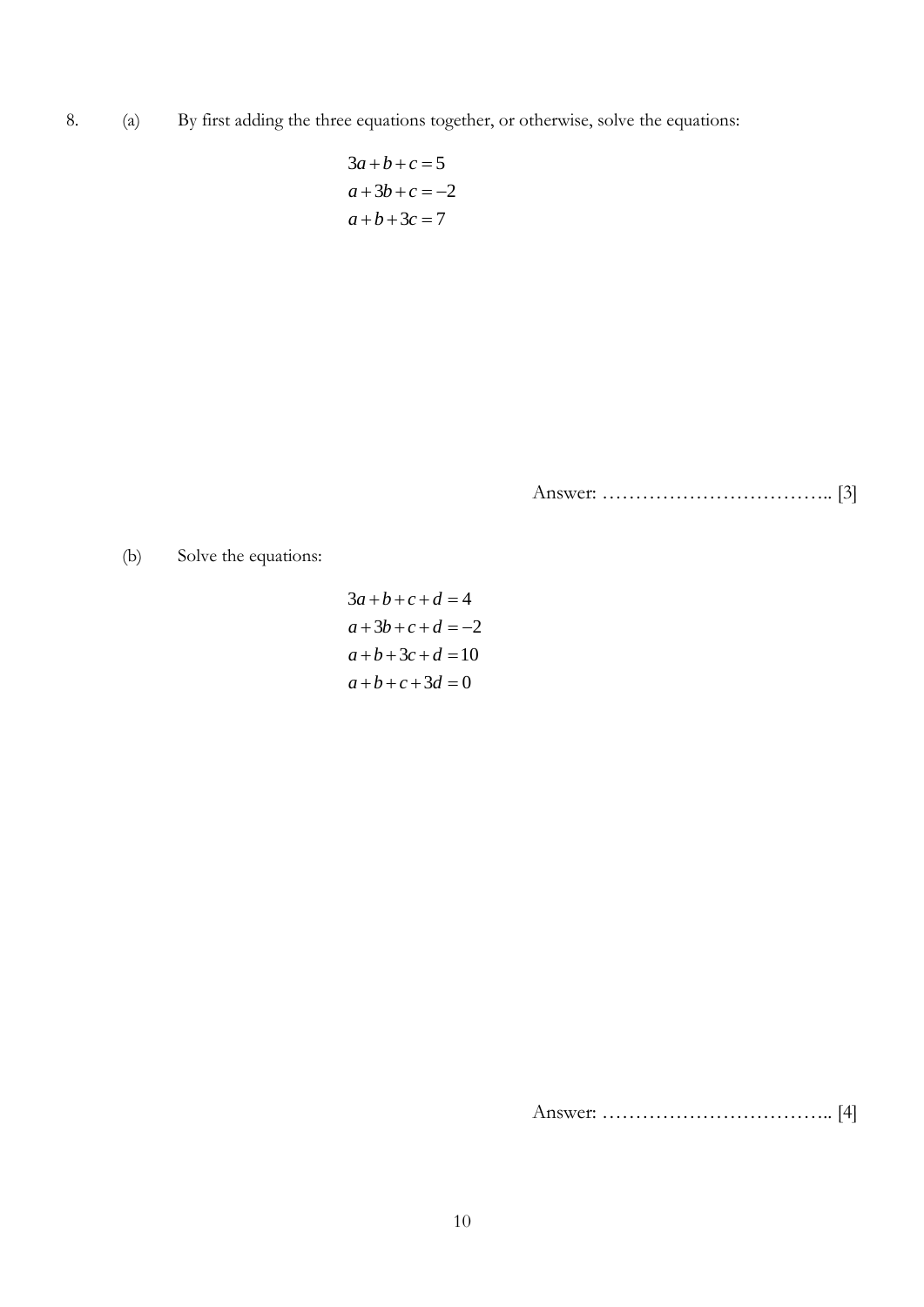9. Two sides of a regular pentagon, a square and a regular n sided polygon meet at the point P.



Find the value of n, showing your working clearly.